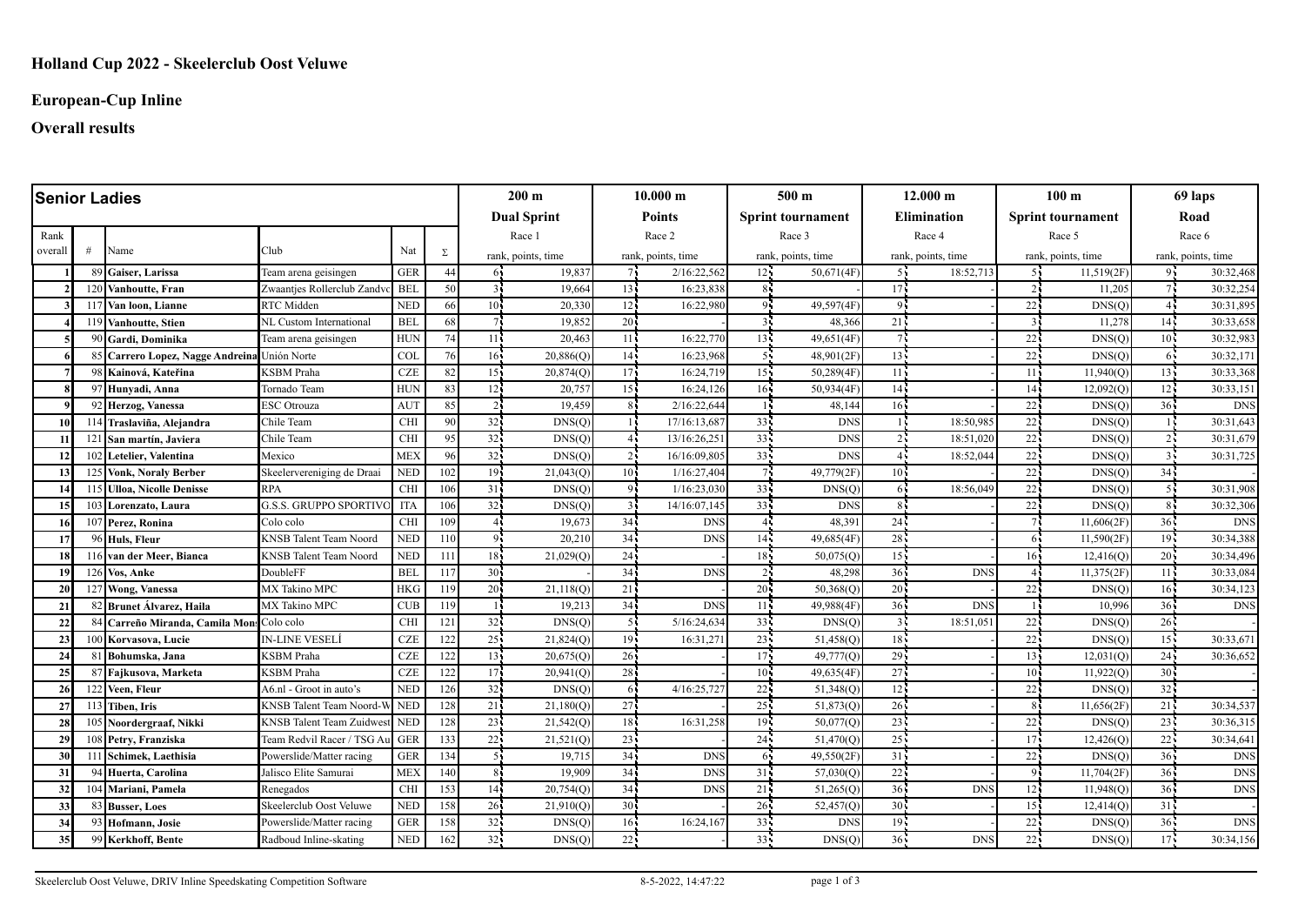#### **European-Cup Inline**

### **Overall results**

| <b>Senior Ladies</b> |  |                         |                                 |            |     |                    | $200 \text{ m}$    |                    | 10.000 m                                  |                    | $500 \text{ m}$    |                    | $12.000 \;{\rm m}$       |                    | 100 <sub>m</sub> |                    | 69 laps    |  |
|----------------------|--|-------------------------|---------------------------------|------------|-----|--------------------|--------------------|--------------------|-------------------------------------------|--------------------|--------------------|--------------------|--------------------------|--------------------|------------------|--------------------|------------|--|
|                      |  |                         |                                 |            |     |                    | <b>Dual Sprint</b> |                    | <b>Points</b><br><b>Sprint tournament</b> |                    | <b>Elimination</b> |                    | <b>Sprint tournament</b> |                    | Road             |                    |            |  |
| Rank                 |  |                         |                                 |            |     |                    | Race 1             |                    | Race 2                                    |                    | Race 3             |                    | Race 4                   |                    | Race 5           |                    | Race 6     |  |
| overall              |  | Name                    | Club                            | Nat        | Σ   | rank, points, time |                    | rank, points, time |                                           | rank, points, time |                    | rank, points, time |                          | rank, points, time |                  | rank, points, time |            |  |
| 36 l                 |  | 101 Korvasova, Veronika | <b>IN-LINE VESELÍ</b>           | <b>CZE</b> | 162 | 24:                | 21,801(Q)          | 31                 |                                           | 28i                | 53,247(Q)          | $33 -$             |                          | 18                 | 12,429(Q)        | $28 -$             |            |  |
| 37                   |  | 123 Veenstra, Simone    | Skeelervereniging IDS           | <b>NED</b> | 171 | 32 <sub>1</sub>    | DNS(Q)             | $29 -$             |                                           | 29                 | 53,861(Q)          | $32 -$             |                          | 22                 | DNS(Q)           | $27 -$             |            |  |
| 38 I                 |  | 118 Ivan Vuuren. Nerena | De Vlaardingsche IJsclub        | <b>NED</b> | 174 | $28 -$             | 22,979(Q)          |                    |                                           | $30 -$             | 54,073(Q)          |                    |                          |                    | 13,241(Q)        | $29 -$             |            |  |
| 39                   |  | 129 Wagemaker, Beau     |                                 | <b>NED</b> | 175 | 32 <sub>1</sub>    | DNS(Q)             | 34 <sup>2</sup>    | <b>DNS</b>                                | $33 -$             | <b>DNS</b>         |                    | <b>DNS</b>               | 22.                | DNS(Q)           | $18 -$             | 30:34,372  |  |
| 40 I                 |  | 91 genouw, Staci        | Zwaantjes Rollerclub Zandvc BEL |            | 176 | 27                 | 22,576(Q)          | 33 <sup>1</sup>    |                                           | 27 <sup>1</sup>    | 52,888(Q)          | 34 <sub>1</sub>    |                          | 19                 | 12,913(Q)        | $36 -$             | <b>DNS</b> |  |
| 41                   |  | 133 Hendriks, Sharon    | A6.nl - Groot in auto's         | <b>NED</b> | 182 | $32 -$             | DNS(Q)             | 34                 | <b>DNS</b>                                |                    | <b>DNS</b>         |                    | <b>DNS</b>               |                    | DNS(Q)           |                    | 30:37,701  |  |
| 42                   |  | 95 Huiden, Demi         | <b>AIJV</b>                     | <b>NED</b> | 183 | 32 <sub>1</sub>    | DNS(Q)             | 25.                |                                           |                    | <b>DNS</b>         |                    | <b>DNS</b>               | 22                 | DNS(Q)           | $35 -$             |            |  |
| 43                   |  | 88 Ferwerda, Elmira     | Skeelervereniging de Draai      | <b>NED</b> | 188 | 29                 | 24,021(Q)          | 34                 | <b>DNS</b>                                | 32                 | 57,913(Q)          |                    | <b>DNS</b>               |                    | 13,457(Q)        | $36 -$             | <b>DNS</b> |  |
| 44.                  |  | 124 Veenstra, Lotte     | A6.nl - Groot in auto's         | <b>NED</b> | 189 | $31 -$             | DNS(Q)             | 34                 | <b>DNS</b>                                |                    | DNS(Q)             |                    | <b>DNS</b>               |                    | DNS(Q)           | $33 -$             |            |  |

Remarks: (W1/2=Warning 1/2, FS1=First false start, DSQ-SF/TF=Disqualification sport-/technical fault, RR=Reduced in rank, DNF=Did not finish, DNS=Did not start)

Race 1 - number. 126 Vos, Anke : DNF(Q)

Race 1 - number. 94 Huerta, Carolina : FS1

Race 2 - number. 101 Korvasova, Veronika : DNF

Race 2 - number. 108 Petry, Franziska : DNF

Race 2 - number. 113 Tiben, Iris : DNF

Race 2 - number. 116 van der Meer, Bianca : DNF Race 2 - number. 118 van Vuuren, Nerena : DNF

Race 2 - number. 119 Vanhoutte, Stien : DNF

Race 2 - number. 123 Veenstra, Simone : DNF

Race 2 - number. 127 Wong, Vanessa : DNF

Race 2 - number. 81 Bohumska, Jana : DNF

Race 2 - number. 83 Busser, Loes : DNF

Race 2 - number. 87 Fajkusova, Marketa : DNF

Race 2 - number. 91 genouw, Staci : DNF

Race 2 - number. 95 Huiden, Demi : DNF

Race 2 - number. 99 Kerkhoff, Bente : DNF

Race 3 - number. 118 van Vuuren, Nerena : FS1

Race 3 - number. 120 Vanhoutte, Fran : DNF(2F)

Race 3 - number. 85 Carrero Lopez, Nagge Andreina : FS1 Race 3 - number. 90 Gardi, Dominika : FS1

Race 4 - number. 85 Carrero Lopez, Nagge Andreina : W1

Race 4 - number. 93 Hofmann, Josie : W1

Race 5 - number. 126 Vos, Anke : FS1

Race 5 - number. 83 Busser, Loes : FS1

Race 5 - number. 98 Kainová, Kateřina : FS1

Race 6 - number. 102 Letelier, Valentina : W1

Race 6 - number. 115 Ulloa, Nicolle Denisse : W1

Race 6 - number. 122 Veen, Fleur : DNF